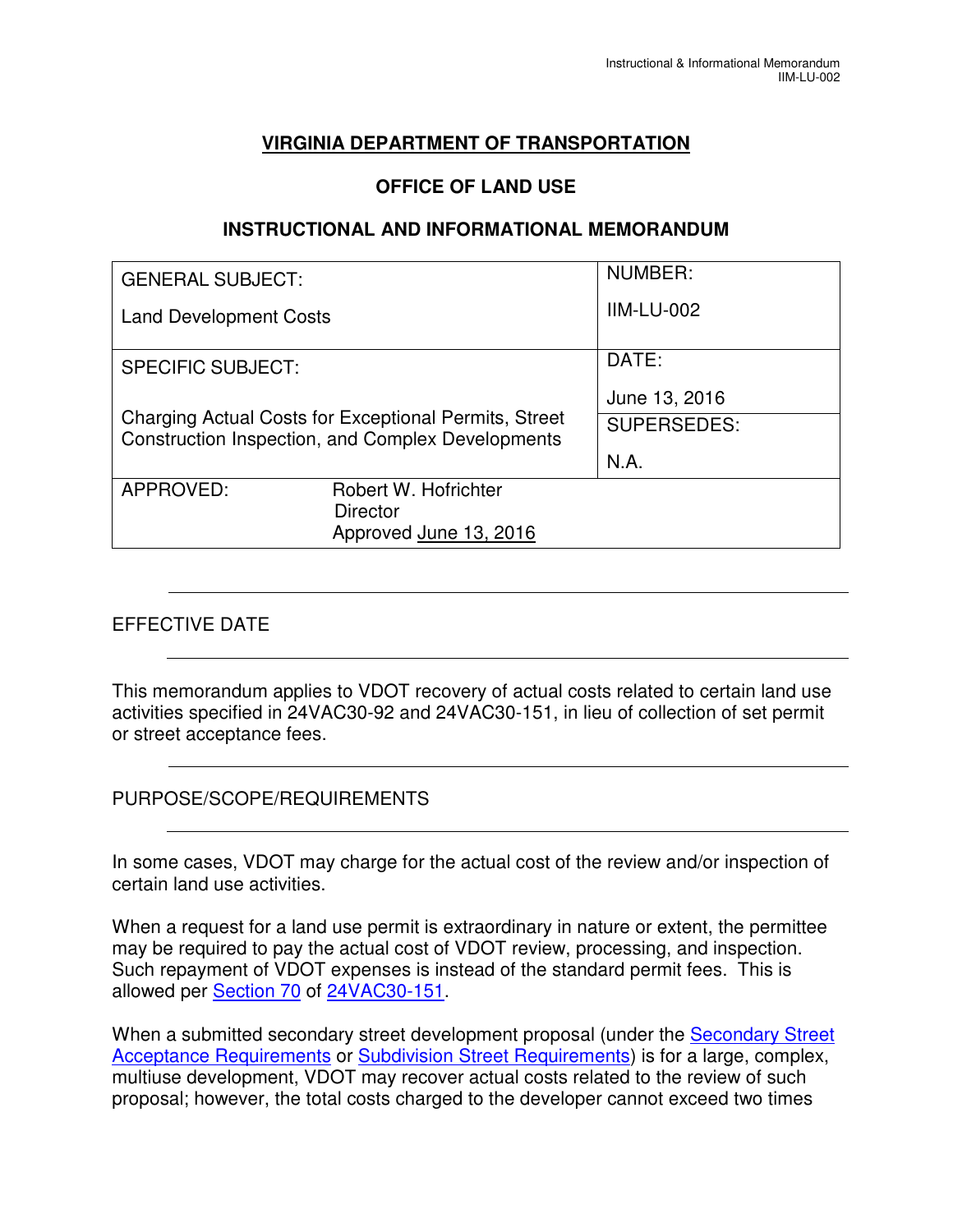the normal administrative cost recovery fee that would have been charged. Additionally, actual costs can be recovered in the following situations:

- If requested by the developer, for the construction inspection of the development's streets by VDOT. This is for a more intense level of inspection than would normally be conducted for acceptance, but exempts the street from the one-year surety period that follows acceptance under standard street inspection. Please see the Land Development Inspection Documentation Best Practices Manual for guidance on the level of inspection intended under this option.
- If requested by the developer, for the review and processing of the secondary street development plans.
- If requested by the locality to review street plans for streets not intended to be accepted by VDOT for maintenance.

The above secondary street-related cost recovery items are allowed under Section 140 of 24VAC30-92.

## PROCEDURES

## Extraordinary Land Use Permits

The Land Use Permit Regulations allow VDOT to charge for actual costs incurred for work associated with permit requests that are "extraordinary in nature or extent, or both" instead of charging the standard application and additive fees. Because the term "extraordinary" is not defined in the regulations, and due to the variable nature of work across the state, each district shall retain the authority to define what constitutes an extraordinary permit, but no more than 5% of a district's land use permit submissions may be classified as "extraordinary."

Elements that a district may wish to consider in deciding what constitutes "extraordinary" may include, but not be limited to:

- Number of different additive fee elements covered by the permit
- The number of district (and other) sections that must review the submission
- The amount of time that it will take to review the submission and inspect the work
- The critical or sensitive nature of the submission and the covered work

The District Administrator or designee shall set consistent district-wide criteria for making the determination of what constitutes "extraordinary."

### Secondary Street / Subdivision Street Review

The Secondary Street Acceptance Requirements and its predecessor, the Subdivision Street Requirements, have provisions to charging direct costs in four circumstances: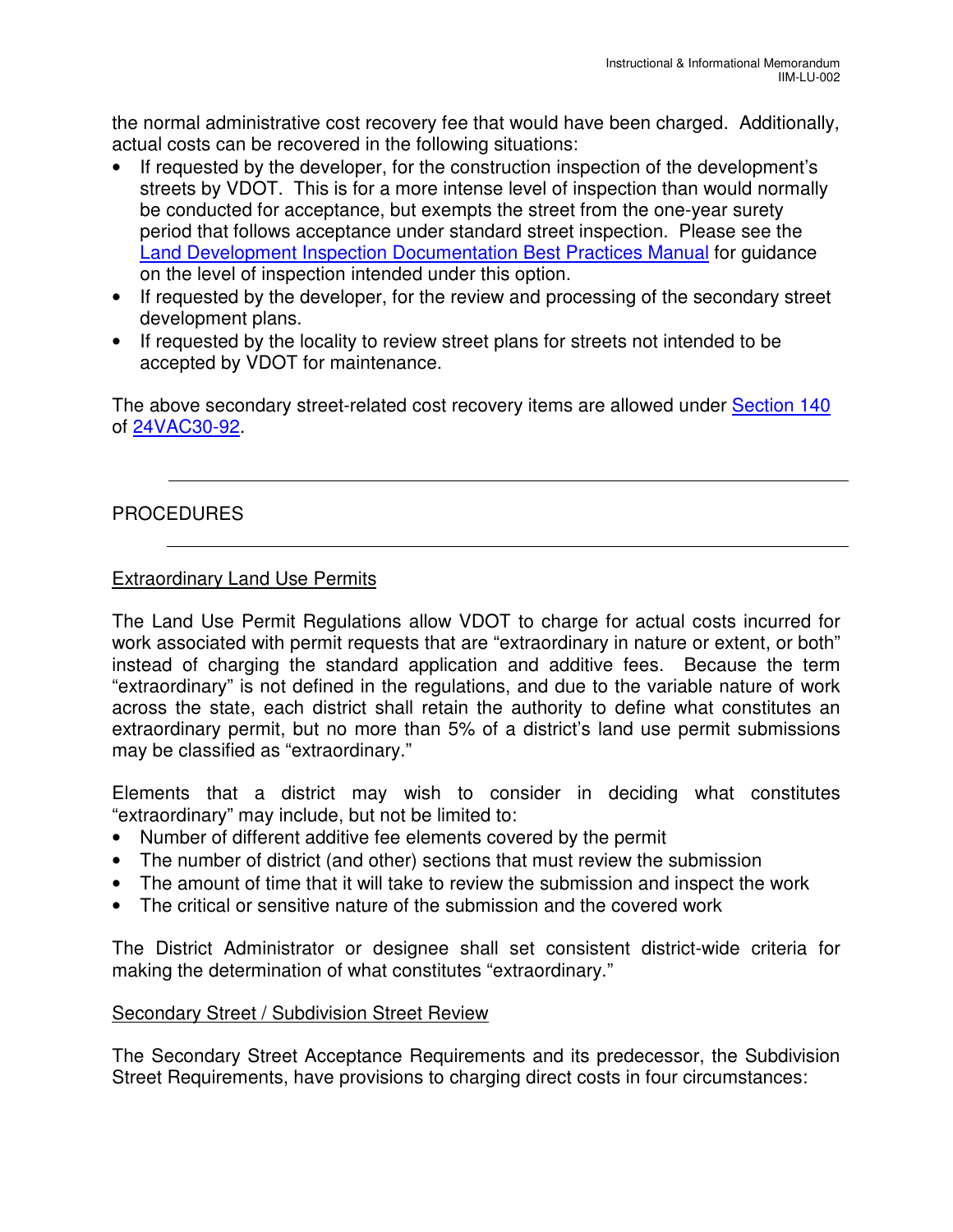- 1. At the request of the developer for construction inspection of streets. Such inspection is more intensive than regular intermittent VDOT inspection, but exempts that development from the 1 year surety requirement and the standard street inspection fee.
- 2. At the developer's request for the review and processing of a development's streets. The administrative cost recovery fee normally collected for street addition requests is not collected for streets reviewed under this option.
- 3. At VDOT's option for the review and processing of "large, complex, multiuse developments." Note that a development plan for streets must contain all three elements to qualify. Cost recovery is limited to two times the normal administrative cost recovery fee for such projects and street addition requests stemming from these are exempt from the administrative cost recovery fee.
- 4. At VDOT's option for the review of streets not intended for maintenance by VDOT. As these streets will not be requested for acceptance, the administrative cost recovery fee and the street inspection fee will not be collected.

Item 3 above includes the use of the terms "large" and "complex," which are not specific and again, as in the land use permit use of the term "extraordinary," may be defined by the district. Elements that a district may wish to consider in deciding what constitutes "large" and "complex" may include, but not be limited to:

- The amount of time that it will take to review the conceptual sketch and the plan of development/street construction plan
- The number of district (and other) sections that must review the submission, especially if there are bridges or similar structures involved
- The geographic scope of the proposed development exceeding what is normally reviewed by the district

The District Administrator or designee shall set consistent district-wide criteria for making the determination of what constitutes "large" and "complex."

## General Process

The Area Land Use Engineer or other position as may be directed by the District Administrator shall determine if a permit request is "extraordinary" in accordance with district direction and therefore subject to Section 70 of the Land Use Permit Regulations or if the development plans fall under the various options for direct cost reimbursement in the Secondary Street Acceptance Requirements. Once this determination is made, the applicant shall be notified and an agreement, consisting of a letter specifying the reasons for payment, the expected maximum amount, and any special conditions that may apply, secured with the applicant's signature. The Area Land Use Engineer or designee shall prepare the letter or provide a draft to the applicant.

Generally, tracking costs of such activities will be through the use of Agency Use 1 (AU1) codes in Cardinal, added to the normal cost centers used for the particular activity. Such AU1 codes shall start with the letters "LU," followed by the one-digit district number (1=Bristol, 2=Salem, 3=Lynchburg, 4=Richmond, 5=Hampton Roads,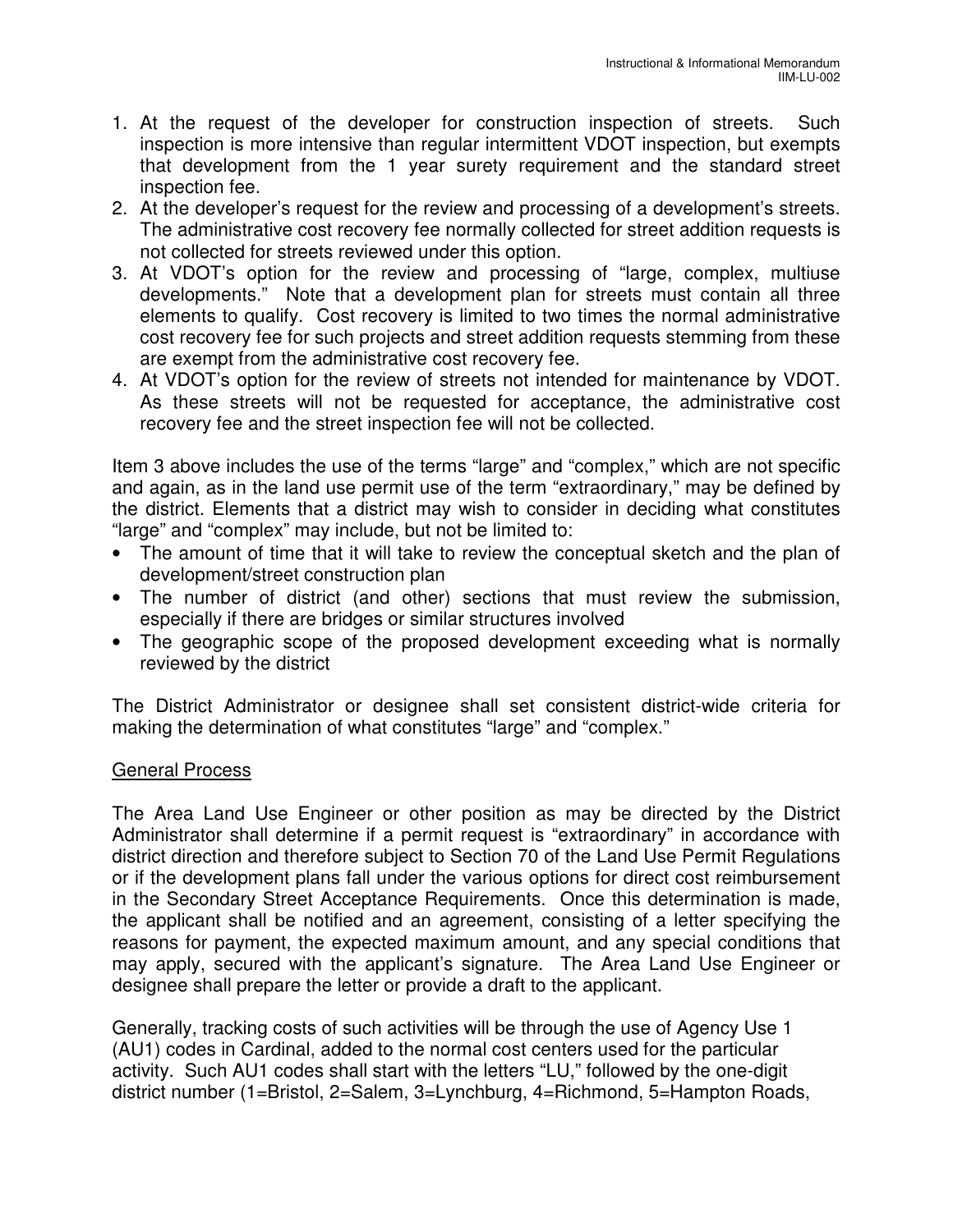6=Fredericksburg, 7=Culpeper, 8=Staunton, 9=NoVA) which would then be followed by whatever additional unique alphanumeric sequence the district wishes to use to track that specific development project.

The District shall follow the District Generated Receivable Procedures as provided by Fiscal Division. These costs fall within Miscellaneous Goods and Services that are provided by the agency and the AU1 tracking mechanism is used to generate a manual bill. The Procedures document the steps needed to generate such a bill.

When extraordinary permit or subdivision street acceptance work has been accomplished under 24VAC30-151-70 or subsections B.2.b or C.2 of 24VAC30-92-140 and actual costs collected (or being collected), and the accomplishment of such work has (or is expected to) exceed the approved budget for the impacted cost center, the designated district manager shall contact Financial Planning Division or Asset Management Division, copying the Transportation and Mobility Planning Division, documenting the current spending and the conclusion that the budget will be exceeded. The district manager shall submit the following information with the budget concerns:

- The actual (or an estimate of the) total amount the cost center shall exceed the existing assigned budget based on the budget development assumptions used, expenditures to date and anticipated activity for the remainder of the year.
- Documentation of the funds received (or expected to be received) from permittees or developers

If it is determined appropriate, Financial Planning or Asset Management Division shall then make the appropriate adjustments in the applicable district section's budget.

### NOTES

REFERENCES

- Information on the Land Use Permit Regulations is available on VDOT's external website at http://www.virginiadot.org/business/bu-landUsePermits.asp.
- Information on the Secondary Street Acceptance Requirements is available on VDOT's external website at http://www.vdot.virginia.gov/info/secondary\_street\_acceptance\_requirements.asp
- Information on the various inspection requirements and related documentation is available on VDOT's external website at http://www.vdot.virginia.gov/info/land development inspection documentation b est practices manual.asp